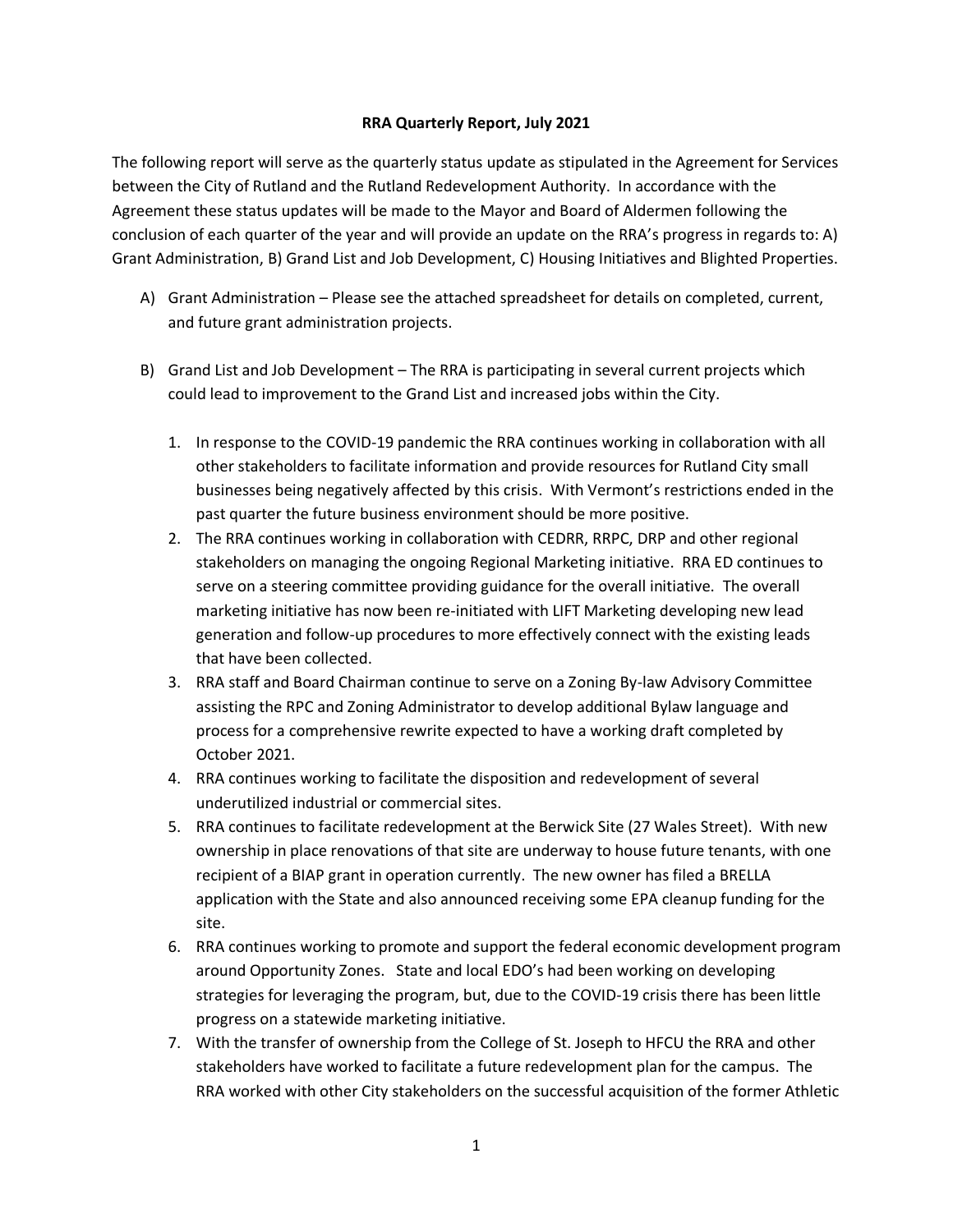Center and surrounding lands from HFCU. The RRA continues to administer a \$350,000 grant from the Northern Borders Regional Commission that helped fund acquisition. RRA ED assisted with pre-purchase planning, including due-diligence work related to ACT 64 General Permit 3-9050 (three acre rule) and filing an accepted BRELLA application with the State. The City closed on the purchase of the Lot A on March 30 with Rec and Park Dept. summer programming now fully operational.

- 8. The RRA and other regional ED partners have been involved in ongoing discussions with a prospective senior housing developer, Heartland Development, who have been engaged for the past 20 months in the planning process for redevelopment of the remaining portion of the CSJ campus. Project is currently seeking funding and a timeline for implementation is still undetermined.
- 9. The RRA and other regional ED partners have been involved in ongoing discussions with the VFFC leadership on ways to redevelop and enhance their current campus.
- 10. The RRA, in collaboration with DRP, RRPC and other City stakeholders has successfully implemented a 2021 enhanced Center Street modification project to again allow expanded outdoor seating for restaurants and bars and enhance pedestrian activity and commerce downtown. Changes to the street include limiting lane width and parking modifications, creating multiple "parklet" dining areas, and enhancing streetscape aesthetics with new plants and street painting. The RRA continues to administer the Better Places grant, which brought \$19,275 in funding to the initiative. Construction and installation of the dining Parklets, by Naylor and Breen Construction, was completed on time prior to the Memorial Day weekend. Several City entities were involved in this collaborative project including the Rec and Parks Dept and DPW.
- 11. In an effort to pursue a permanent implementation plan for the Center Street enhancement the City/RRA was awarded a \$28,800 scoping study grant through VTrans and has hired Dubois & King as the consulting engineer. Kick-off of the scoping study process began in June and is expected to be completed by early 2022.
- 12. The RRA and DRP are working together on the Downtown Pedestrian Wayfinding Sign initiative. In the past quarter the vendor, Wood & Wood Sign Design, has been working with RRA and DRP staff on planning and finalizing design work. Signs are now expected to be installed and project completed during Fall of 2021.
- 13. City/RRA was successfully awarded CARES Act funding of \$25,000 for BROC Community Action food refrigeration capacity expansion and continues to help facilitate that project and administer the grant.
- 14. RRA reviewed and recommended one BIAP grant to Delicious Tamales which opened for business at 56 Strongs Ave in June.
- 15. BIAP ELP loan re-payment administration by the RRA and City Treasurer was successful with most loans due being repaid or re-scheduled.
- C) Housing Initiatives and Blighted Properties The following progress has been made towards the remediation of Rutland City's vacant and blighted properties and focus on improving City housing.